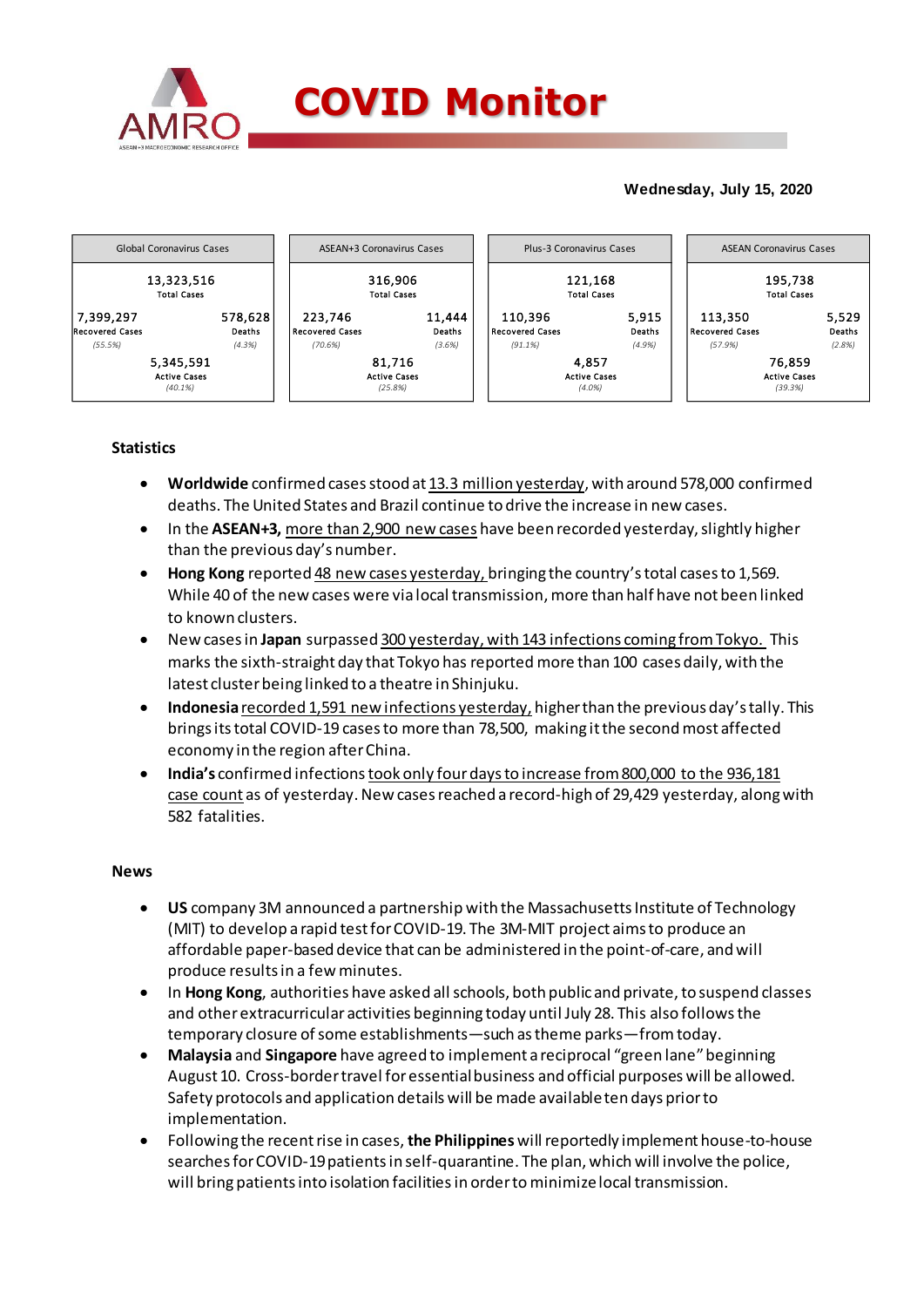

#### Overview of Confirmed COVID-19 Cases

| Economy               | Total      | Cases per 1M    | <b>New</b>     | <b>New Cases</b> | <b>New Cases</b> | <b>ANew</b>    | ∆% New                   | <b>Total</b>  | <b>New</b>    | <b>Fatality</b> | <b>Total</b> | Recovery                 | Active      |
|-----------------------|------------|-----------------|----------------|------------------|------------------|----------------|--------------------------|---------------|---------------|-----------------|--------------|--------------------------|-------------|
|                       | Cases      | Population      | Cases          | per 1M Pop.      | $(7-day avg)^1$  | Cases          | Cases                    | <b>Deaths</b> | <b>Deaths</b> | Rate (%)        | Recovered    | Rate $(%)2$              | Cases       |
| Global                | 13,323,516 |                 | 220,226        |                  |                  | 27,293         | 1.7                      | 578,628       | 5,586         | 4.3             | 7,399,297    | 55.5                     | 5,345,591   |
| ASEAN+3               | 316,906    |                 | 2,949          |                  |                  | 256            | 0.9                      | 11,444        | 60            | 3.6             | 223,746      | 70.6                     | 81,716      |
| Plus-3                | 121,168    |                 | 460            |                  |                  | 143            | 0.4                      | 5,915         | $\mathbf{1}$  | 4.9             | 110,396      | 91.1                     | 4,857       |
| ASEAN                 | 195,738    |                 | 2,489          |                  |                  | 113            | 1.3                      | 5,529         | 59            | 2.8             | 113,350      | 57.9                     | 76,859      |
| China                 | 83,611     | 60              | 9              | 0.0              |                  | 9              | 0.0                      | 4,634         | $\pmb{0}$     | 5.5             | 78,693       | 94.1                     | 284         |
| Hong Kong, China      | 1,569      | 206             |                |                  |                  | $\sim$         | $\overline{\phantom{a}}$ | 8             | $\mathbf{1}$  | 0.5             | 1,229        | 78.3                     | 332         |
| Japan                 | 22,437     | 178             | 312            | 2.5              |                  | 28             | 1.4                      | 984           | $\pmb{0}$     | 4.4             | 18,126       | 80.8                     | 3,327       |
| Korea                 | 13,551     | 260             | 39             | 0.7              |                  | 6              | 0.3                      | 289           | 0             | 2.1             | 12,348       | 91.1                     | 914         |
| Indonesia             | 78,572     | 291             | 1,591          | 5.9              |                  | 309            | 2.1                      | 3,710         | 54            | 4.7             | 37,636       | 47.9                     | 37,226      |
| Malaysia              | 8,729      | 263             | $\overline{4}$ | 0.1              |                  | $-3$           | 0.0                      | 122           | $\mathbf 0$   | 1.4             | 8,524        | 97.7                     | 83          |
| Philippines           | 57,545     | 523             | 539            | 4.9              |                  | $-208$         | 0.9                      | 1,603         | 4             | 2.8             | 20,459       | 35.6                     | 35,483      |
| Singapore             | 46,630     | 8,178           | 347            | 60.9             |                  | 25             | 0.7                      | 27            | $\mathbf 1$   | 0.1             | 42,737       | 91.7                     | 3,866       |
| Thailand              | 3,227      | 47              | $\overline{7}$ | 0.1              |                  | 4              | 0.2                      | 58            | 0             | $1.8\,$         | 3,091        | 95.8                     | 78          |
|                       |            |                 |                |                  |                  |                |                          |               |               |                 |              |                          |             |
| Brunei Darussalam     | 141        | 313             | $\mathbf 0$    | 0.0              |                  | 0              | 0.0                      | 3             | $\pmb{0}$     | 2.1             | 138          | 97.9                     | $\mathsf 0$ |
| Cambodia              | 165        | $10\,$          | 0              | 0.0              |                  | -9             | 0.0                      | $\mathbf 0$   | $\pmb{0}$     | 0.0             | 133          | 80.6                     | 32          |
| Lao PDR               | 19         | $\overline{3}$  | 0              | 0.0              | 縏                | 0              | 0.0                      | $\mathbf 0$   | 0             | 0.0             | 19           | 100.0                    | $\mathsf 0$ |
| Myanmar               | 337        | $6\phantom{1}6$ | $\mathbf 1$    | 0.0              | Namm             | -4             | 0.3                      | 6             | $\pmb{0}$     | 1.8             | 261          | 77.4                     | 70          |
| Vietnam               | 373        | $\overline{4}$  | 0              | 0.0              |                  | $-1$           | 0.0                      | $\mathbf 0$   | 0             | 0.0             | 352          | 94.4                     | 21          |
| Belgium               | 62,781     | 5,451           | 74             | 6.4              |                  | 74             | 0.1                      | 9,787         | 5             | 15.6            | 17,223       | 27.4                     | 35,771      |
| France                | 199,571    | 3,071           |                |                  |                  | $\sim$         | $\cdot$                  | 29,931        | $\pmb{0}$     | 15.0            | 72,408       | 36.3                     | 97,232      |
| Germany               | 200,456    | 2,416           | 276            | 3.3              |                  | 15             | 0.1                      | 9,078         | 4             | 4.5             | 185,100      | 92.3                     | 6,278       |
| <b>Italy</b>          | 243,344    | 4,040           | 114            | 1.9              |                  | $-55$          | 0.0                      | 34,984        | 17            | 14.4            | 195,441      | 80.3                     | 12,919      |
| Netherlands           | 51,146     | 2,960           | 53             | 3.1              |                  | $-18$          | 0.1                      | 6,137         | 0             | 12.0            |              | $\overline{\phantom{a}}$ |             |
| Spain                 | 256,619    | 5,476           | 666            | 14.2             |                  | $-1,379$       | 0.3                      | 28,752        | 3             | 11.2            | 150,376      | 58.6                     | 53,521      |
| Switzerland           | 33,016     | 3,818           | 70             | 8.1              |                  | $\overline{7}$ | 0.2                      | 1,968         | $\mathbf 0$   | 6.0             | 29,800       | 90.3                     | 1,248       |
| <b>United Kingdom</b> | 292,931    | 4,356           | 1,240          | 18.4             |                  | 703            | 0.4                      | 45,053        | 138           | 15.4            |              | ٠                        |             |
|                       |            |                 |                |                  |                  |                |                          |               |               |                 |              |                          |             |
| Brazil                | 1,926,824  | 9,116           | 41,857         | 198.0            |                  | 21,571         | 2.2                      | 74,133        | 1,300         | 3.8             | 1,323,425    | 68.7                     | 529,266     |
| Canada                | 110,337    | 2,918           | 353            | 9.3              |                  | $-283$         | 0.3                      | 8,845         | 9             | 8.0             | 73,700       | 66.8                     | 27,792      |
| Chile                 | 319,493    | 16,420          | 1,836          | 94.4             |                  | $-780$         | 0.6                      | 7,069         | 45            | 2.2             | 289,220      | 90.5                     | 23,204      |
| Mexico                | 311,486    | 2,451           | 7,051          | 55.5             |                  | 2,366          | 2.3                      | 36,327        | 836           | 11.7            | 245,830      | 78.9                     | 29,329      |
| Peru                  | 333,867    | 10,171          | 3,744          | 114.1            |                  | $-53$          | 1.1                      | 12,229        | 175           | 3.7             | 223,261      | 66.9                     | 98,377      |
| <b>United States</b>  | 3,420,896  | 10,333          | 68,401         | 206.6            |                  | 10,670         | 2.0                      | 136,284       | 859           | 4.0             | 1,049,098    | 30.7                     | 2,235,514   |
| Australia             | 10,487     | 404             | 236            | 9.1              |                  | $-35$          | 2.3                      | 111           | 3             | 1.1             | 7,928        | 75.6                     | 2,448       |
| India                 | 936,181    | 684             | 29,429         | 21.5             |                  | 931            | 3.2                      | 24,309        | 582           | 2.6             | 592,032      | 63.2                     | 319,840     |
| Iran                  | 262,173    | 3,116           | 2,521          | 30.0             |                  | 172            | 1.0                      | 13,211        | 179           | 5.0             | 225,270      | 85.9                     | 23,692      |
| Russia                | 738,787    | 5,039           | 6,240          | 42.6             |                  | $-271$         | 0.9                      | 11,597        | 175           | 1.6             | 511,958      | 69.3                     | 215,232     |
| Saudi Arabia          | 237,803    | 6,840           | 2,692          | 77.4             |                  | $-160$         | 1.1                      | 2,283         | 40            | 1.0             | 177,560      | 74.7                     | 57,960      |
| Turkey                | 214,993    | 2,558           | 992            | 11.8             |                  | $-16$          | 0.5                      | 5,402         | 20            | 2.5             | 196,720      | 91.5                     | 12,871      |
|                       |            |                 |                |                  |                  |                |                          |               |               |                 |              |                          |             |

Source: Haver Analytics, sourced from John Hopkins University; AMRO staff calculations.

Notes: New cases since previous day. ∆% refers to percentage change since previous day. Fatality rate measured as deaths per confirmed infections.<br>1/ Since January 31, 2020.<br>2/ Recovery rate is a proxy for the stage of the

Data as of 14/7/2020